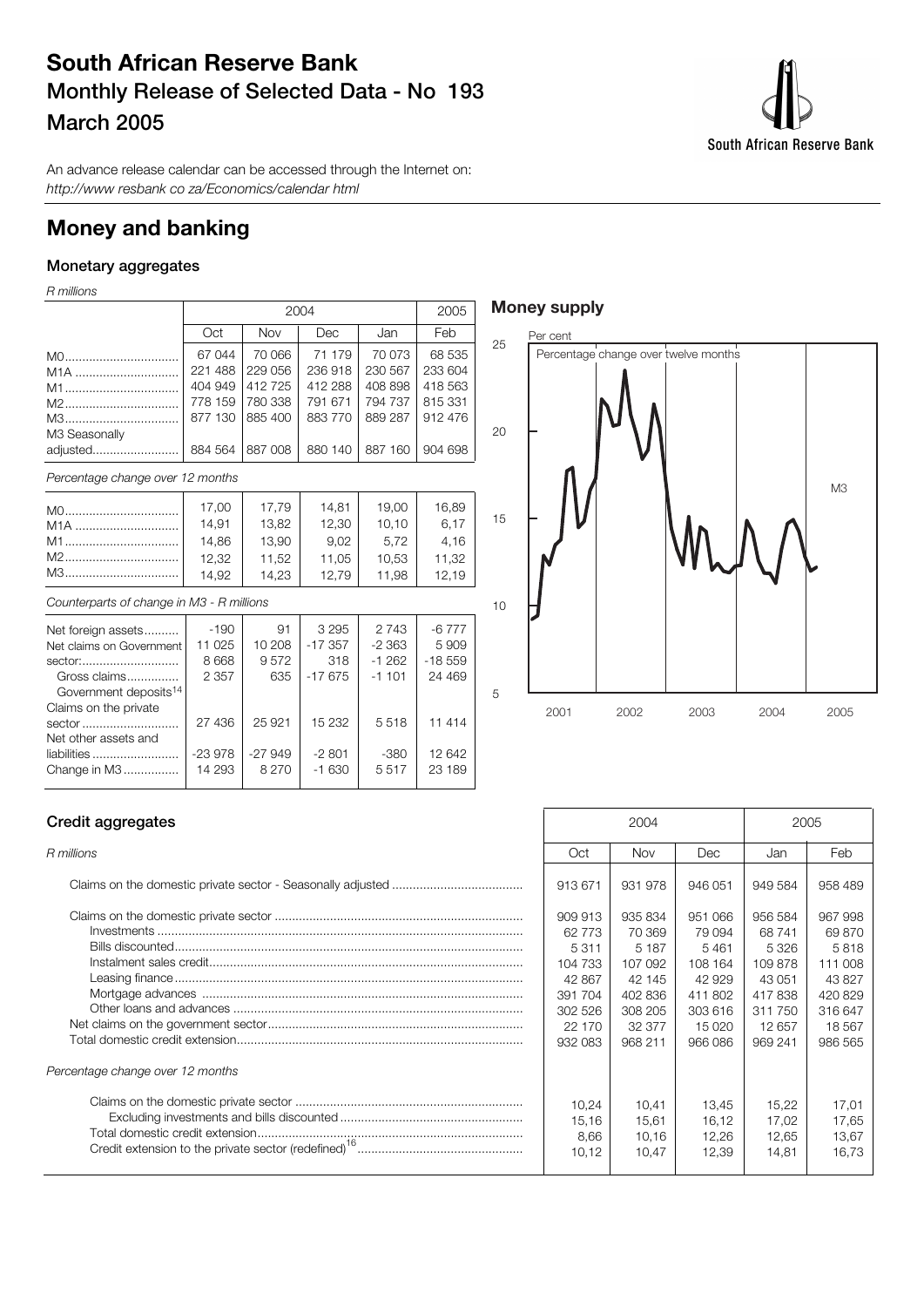# **Money and banking (continued)**

|                                                                                      |           | 2004      |               |            |           |  |
|--------------------------------------------------------------------------------------|-----------|-----------|---------------|------------|-----------|--|
| Banks and Mutual Banks (R millions)                                                  | Sep       | Oct       | Nov           | <b>Dec</b> | Jan       |  |
|                                                                                      |           |           |               |            |           |  |
|                                                                                      | 973 065   | 976 282   | 986 052       | 1 000 995  | 1 015 982 |  |
|                                                                                      | 36 522    | 32729     | 34 409        | 32 682     | 34 7 22   |  |
|                                                                                      | 1 009 587 | 1 009 011 | 1 0 2 0 4 6 1 | 1 033 678  | 1 050 703 |  |
|                                                                                      | 52 815    | 54 091    | 57 765        | 51 408     | 55 408    |  |
|                                                                                      | 1 108 582 | 1 114 212 | 1 128 534     | 1 139 257  | 1 164 415 |  |
|                                                                                      | 109 591   | 111 124   | 116 043       | 118 901    | 121 761   |  |
|                                                                                      | 20 358    | 20746     | 21 507        | 22 270     | 22 278    |  |
|                                                                                      | 15 188    | 17529     | 22 136        | 22 878     | 23 929    |  |
|                                                                                      | 13        | 13        | 14            | 16         | 121       |  |
|                                                                                      | 9332      | 8 4 4 2   | 8 2 4 0       | 9 5 6 3    | 10 015    |  |
|                                                                                      | 801 015   | 822 711   | 840 532       | 846 023    | 862 038   |  |
|                                                                                      | 1 085 987 | 1 095 549 | 1 104 196     | 1 109 695  | 1 149 458 |  |
|                                                                                      | 41 958    | 45 0 25   | 45 200        | 44 947     | 41 227    |  |
|                                                                                      | 19 954    | 22 981    | 28 760        | 27 5 63    | 29 6 68   |  |
|                                                                                      | 247 834   | 270 269   | 305 212       | 319 797    | 303 530   |  |
|                                                                                      | 403       | 535       | 569           | 480        | 424       |  |
|                                                                                      | 733       | 1 0 6 4   | 1 532         | 1 3 4 4    | 1511      |  |
| Total assets (utilised acceptance facilities buy-back agreements and foreign finance |           |           |               |            |           |  |
|                                                                                      | 1 406 962 | 1436878   | 1 485 408     | 1498864    | 1 528 413 |  |
|                                                                                      | 57 006    | 58 686    | 60 536        | 61 984     | 61 921    |  |
|                                                                                      | 64 432    | 64 818    | 69 698        | 70 722     | 73915     |  |
|                                                                                      | 7 5 3 4   | 7758      | 8310          | 9570       | 7 540     |  |
| Land Bank (R millions)                                                               |           |           |               |            |           |  |
|                                                                                      | 10 864    | 10 398    | 9 7 4 4       | 10476      | 10 316    |  |
|                                                                                      | 17 584    | 17 095    | 17691         | 18 594     | 18 647    |  |

# **International economic data** 2006 2004 2005

|                                                                                                                 |          | ZUU4     |          | ZUU5     |          |
|-----------------------------------------------------------------------------------------------------------------|----------|----------|----------|----------|----------|
| Changes in gold and other foreign reserves (R millions)                                                         | Oct      | Nov      | Dec      | Jan      | Feb      |
|                                                                                                                 | 352      | 3685     | 569      | 6 189    | 384      |
|                                                                                                                 | $-1151$  | $-1154$  | $-567$   | 1 1 3 1  | $-555$   |
|                                                                                                                 | 3501     | 7479     | 3 0 0 8  | 310      | 2 2 1 8  |
|                                                                                                                 | 3889     | $-646$   | 13 345   | $-8187$  |          |
| Gross reserves of the Reserve Bank and open position in foreign<br>currency (US\$m)                             |          |          |          |          |          |
|                                                                                                                 | 12845    | 14 238   | 14 733   | 14 943   | 15 4 35  |
|                                                                                                                 | 9675     | 11 018   | 11 4 26  | 11 660   | 12 187   |
| Net average daily turnover on the SA foreign exchange market (US\$m)                                            |          |          |          |          |          |
|                                                                                                                 | 1 0 6 7  | 1 1 2 2  | 1 0 7 7  | 1 208    | 1 1 2 6  |
|                                                                                                                 | 440      | 441      | 400      | 467      | 608      |
|                                                                                                                 | 7 2 6 7  | 6968     | 8 1 6 8  | 7 4 9 7  | 7811     |
|                                                                                                                 | 3 3 7 1  | 3909     | 3033     | 4 2 2 5  | 3662     |
|                                                                                                                 | 12 145   | 12 440   | 12 678   | 13 397   | 13 207   |
| Exchange rates (averages)                                                                                       |          |          |          |          |          |
| Effective exchange rate against the most important currencies (Index: 1995=100) <sup>18</sup>                   | 59,23    | 60.7     | 62.77    | 61.09    | 60.88    |
| Real effective exchange rate against the most important currencies (Index: 1995=100) <sup>3</sup> <sup>18</sup> | 91,65    | 94,09    | 97.13    | 93.86    | $\cdots$ |
|                                                                                                                 | 6,3876   | 6,0558   | 5,7323   | 5,9698   | 6,0161   |
|                                                                                                                 | 11,5461  | 11,2483  | 11,0601  | 11,2168  | 11,3535  |
|                                                                                                                 | 7.9834   | 7,8608   | 7.6848   | 7.8391   | 7,8351   |
|                                                                                                                 | 0.0587   | 0.0578   | 0.0553   | 0.0578   | 0.0574   |
| Average daily fixing price of gold per fine ounce                                                               |          |          |          |          |          |
|                                                                                                                 | 2 684,10 | 2 655,08 | 2 538,95 | 2 526,66 | 2 539,61 |
|                                                                                                                 | 420,34   | 439,22   | 442,50   | 424,06   | 423,39   |
|                                                                                                                 |          |          |          |          |          |

 $\mathsf{r}$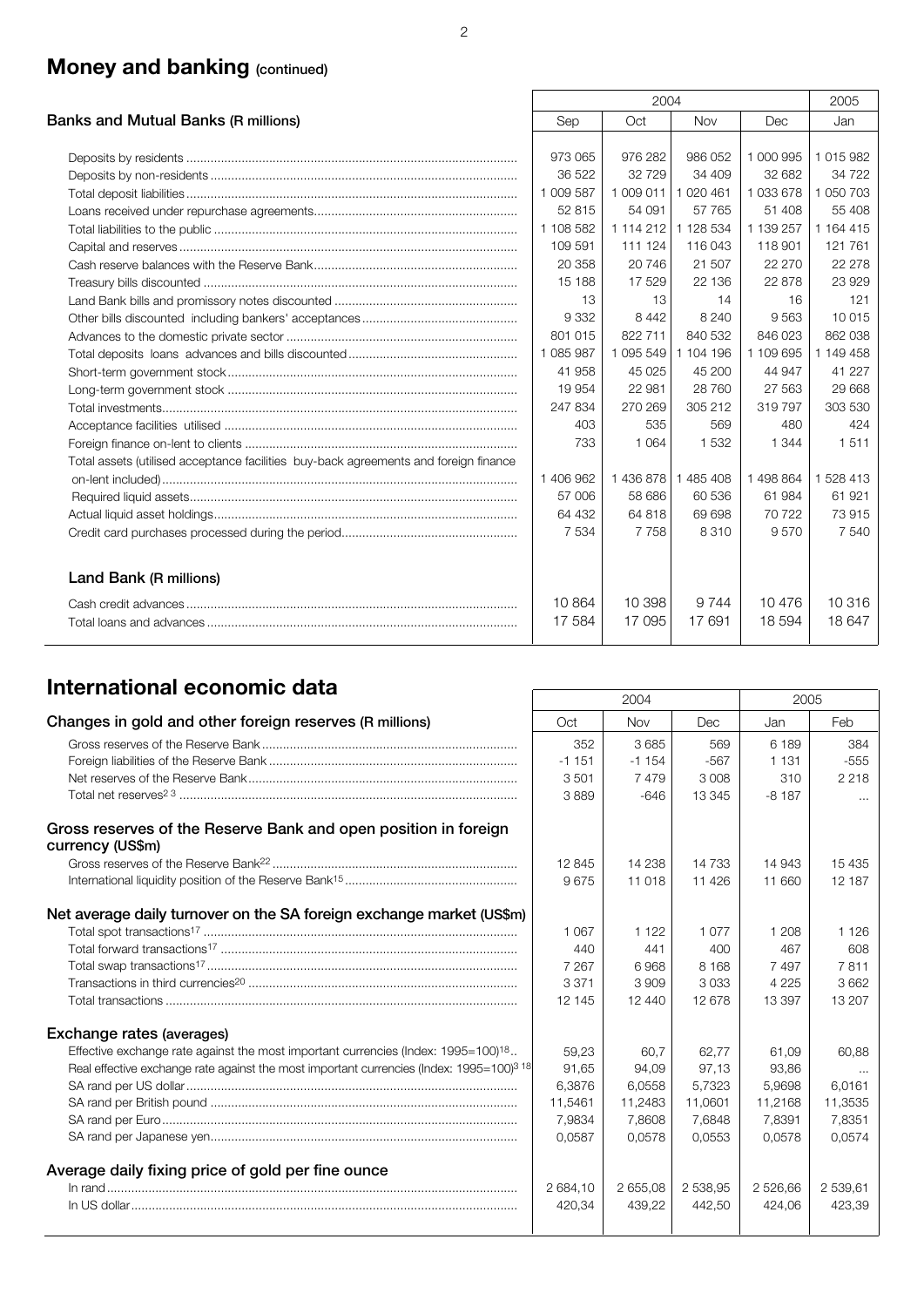# **Capital market** 2005

|                                          | ZUU4           |         |            |               | ZUUS      |                 |
|------------------------------------------|----------------|---------|------------|---------------|-----------|-----------------|
|                                          | Sep            | Oct     | <b>Nov</b> | Dec           | Jan       | Feb             |
| Share market <sup>4</sup>                |                |         |            |               |           |                 |
|                                          | 86 453         | 89 518  | 120 045    | 88 570        | 84 029    | 89 261          |
|                                          | 3836           | 3872    | 4596       | 4 0 21        | 3724      | 3794            |
|                                          | 136            | 141     | 146        | 148           | 151       | 156             |
|                                          | 2,9            | 2,8     | 2,7        | 2,8           | 2,7       | 2,7             |
| Non-resident transactions (R millions)   |                | 6 2 4 2 | 7804       | 6957          | 1 2 2 7   |                 |
|                                          | 1793<br>$-700$ |         | 3809       |               |           | 5434<br>1 2 7 7 |
|                                          |                | 226     |            | -364          | $-5277$   | 6 7 1 1         |
|                                          | 1 0 9 2        | 6468    | 11 612     | 6593          | $-4050$   |                 |
| <b>Fixed-interest securities market</b>  |                |         |            |               |           |                 |
|                                          | 4970           | 7808    | 4 601      | 3513          | 3463      | $\cdots$        |
|                                          | 715 239        | 728 421 | 793 100    | 465 151       | 647 877   | 711 412         |
|                                          | 809 842        | 833 203 | 918 614    | 558 294       | 781 752   | 861 098         |
|                                          | 27 855         | 26 620  | 31 389     | 19 397        | 21 357    | 26 896          |
|                                          | 9.3            | 9.2     | 9.0        | 8.4           | 8.2       | 7.8             |
| Derivative market - futures <sup>4</sup> |                |         |            |               |           |                 |
|                                          | 54 217         | 50 573  | 52 170     | 35 153        | 45 4 65   | 46 138          |
|                                          | 2 0 9 5 5 1 4  | 417 057 | 1 996 455  | 3 0 7 0 1 5 5 | 1 527 675 | 1 295 739       |
|                                          | 131 710        | 60 202  | 65 587     | 127 585       | 49 441    | 56801           |
|                                          | 567 890        | 731 791 | 903 662    | 908 218       | 1 245 858 | 1 388 098       |
|                                          |                |         |            |               |           |                 |

## **National government finance**

|                                                                               | 2004     |          |            |           | 2005    |              |
|-------------------------------------------------------------------------------|----------|----------|------------|-----------|---------|--------------|
| Statement of national revenue expenditure and borrowing                       | Sep      | Oct      | <b>Nov</b> | Dec       | Jan     | Feb          |
|                                                                               | 35 231   | 25 172   | 25 357     | 40 705    | 26 721  | 27 166       |
|                                                                               | 28 260   | 25 760   | 26 7 29    | 29 7 9 6  | 25 186  | 41 315       |
|                                                                               | 6971     | -588     | $-1.373$   | 10 909    | 1 534   | $-14149$     |
|                                                                               |          |          | $-61$      |           | -78     | $-2.588$     |
| PLUS: Cost/Profit on revaluation of foreign loans at redemption <sup>19</sup> |          | -481     | 8          | $-10$     |         |              |
|                                                                               | 13       |          |            |           |         | <sup>n</sup> |
|                                                                               | 6985     | -1 070   | $-1426$    | 10892     | 1451    | -16 738      |
| National government financing of net borrowing requirement                    |          |          |            |           |         |              |
|                                                                               | 1522     | 1 3 5 4  | 1 0 0 4    | 850       | 520     |              |
|                                                                               | 4526     | 5 3 9 6  | 4 193      | 3379      | 3 2 2 3 | $-19.591$    |
|                                                                               |          | $-1.896$ | -44        | 34        | 220     | 5            |
|                                                                               | 132      | 123      | 130        | 128       | 79      | 49           |
|                                                                               | $-13165$ | -3 907   | -3 857     | $-15283$  | -5 493  | 36 267       |
|                                                                               | $-6985$  | 1070     | 1426       | $-10.892$ | $-1451$ | 16 738       |

 $\Gamma$ 

| <b>Economic indicators</b> (seasonally adjusted)                                                                                                                                                                                                                                                                                                                                                                                                                                                                                                                                                                                                                                                                                                                                                                        | 2004<br>2005                                                                                   |                                                                                                                                                                                                                                                                                                                                                                                                                                                                                                                                                                                                                                                                                                                                                                                                                                                                                                                                                                        |                         |                            |                               |                                  |
|-------------------------------------------------------------------------------------------------------------------------------------------------------------------------------------------------------------------------------------------------------------------------------------------------------------------------------------------------------------------------------------------------------------------------------------------------------------------------------------------------------------------------------------------------------------------------------------------------------------------------------------------------------------------------------------------------------------------------------------------------------------------------------------------------------------------------|------------------------------------------------------------------------------------------------|------------------------------------------------------------------------------------------------------------------------------------------------------------------------------------------------------------------------------------------------------------------------------------------------------------------------------------------------------------------------------------------------------------------------------------------------------------------------------------------------------------------------------------------------------------------------------------------------------------------------------------------------------------------------------------------------------------------------------------------------------------------------------------------------------------------------------------------------------------------------------------------------------------------------------------------------------------------------|-------------------------|----------------------------|-------------------------------|----------------------------------|
| <b>Sales</b>                                                                                                                                                                                                                                                                                                                                                                                                                                                                                                                                                                                                                                                                                                                                                                                                            | Sep                                                                                            | Oct                                                                                                                                                                                                                                                                                                                                                                                                                                                                                                                                                                                                                                                                                                                                                                                                                                                                                                                                                                    | Nov                     | Dec                        | Jan                           | Feb                              |
|                                                                                                                                                                                                                                                                                                                                                                                                                                                                                                                                                                                                                                                                                                                                                                                                                         | 115,2<br>135,7                                                                                 | 113.5<br>141.3                                                                                                                                                                                                                                                                                                                                                                                                                                                                                                                                                                                                                                                                                                                                                                                                                                                                                                                                                         | 113.9<br>143,7          | 113.8<br>136,3             | $\cdots$<br>$\cdots$          | $\cdots$                         |
|                                                                                                                                                                                                                                                                                                                                                                                                                                                                                                                                                                                                                                                                                                                                                                                                                         | 124,7<br>142,2<br>132,9                                                                        | 125,8<br>145,9<br>136,3                                                                                                                                                                                                                                                                                                                                                                                                                                                                                                                                                                                                                                                                                                                                                                                                                                                                                                                                                | 129<br>147,5<br>137     | 127,5<br>151,9<br>134.4    | $\cdots$<br>149.3<br>139.4    | $\cdots$<br>159,9<br>148.7       |
| Volume of production <sup>11</sup><br>Composite business cycle indicators                                                                                                                                                                                                                                                                                                                                                                                                                                                                                                                                                                                                                                                                                                                                               | 114.2<br>140,5<br>108,3                                                                        | 114.5<br>141,9<br>108.2                                                                                                                                                                                                                                                                                                                                                                                                                                                                                                                                                                                                                                                                                                                                                                                                                                                                                                                                                | 115.9<br>142,3<br>108,4 | 113.8<br>143,8<br>$\cdots$ | 111.8<br>$\cdots$<br>$\cdots$ | $\cdots$<br>$\cdots$<br>$\cdots$ |
|                                                                                                                                                                                                                                                                                                                                                                                                                                                                                                                                                                                                                                                                                                                                                                                                                         | 112,5<br>132,0<br>107.9                                                                        | 112,3<br>136,9<br>107.0                                                                                                                                                                                                                                                                                                                                                                                                                                                                                                                                                                                                                                                                                                                                                                                                                                                                                                                                                | 113,5<br>140,0<br>107.9 | 115,3<br>144,1<br>$\cdots$ | 115.8<br>145.0<br>$\cdots$    | 118,0<br>$\cdots$<br>$\cdots$    |
| Changes in the net reserves of the Reserve Bank also include valuation adjustments in respect of the<br>assets and short-term liabilities of the Reserve Bank.<br>Total net reserves include those of the Reserve Bank other banks and government.<br>Preliminary figures.<br>Source: JSE Securities Exchange South Africa (JSE).<br>Net cash receipts after repayment of redemptions Internal funds excluded.<br>6<br>Monthly average.<br>Actual number as at the last business day of the particular month.<br>Seasonally adjusted at an annual rate.<br>Deficit (-) / Surplus (+).<br>10 <sup>10</sup><br>Excluding discount.<br>11 Source: Statistics South Africa.<br>12 Source: National Association of Automobile Manufacturers of SA.<br>13 Source: Bond Exchange of South Africa.<br>14 Increase - decrease +. | 17 Transactions against the Rand.<br>19 Cost (-) / profit (+).<br>South African rand.<br>1994. | 15 Up to end February 2004 referred to as the "Net open position in foreign currency of the Reserve Bank".<br>16 See page S22 of the Quarterly Bulletin regarding the definition of P1 credit extension.<br>18 The weighted average exchange rate of the rand is calculated against thirteen currencies consistently<br>excluding Zimbabwe The weights of the four major currencies are in brackets: Euro (36 38) US Dollar (15 47)<br>British Pound (15 37) Japanese Yen (10 43).<br>20 Transactions in third currencies refers to transactions between any two currencies other than the<br>21 Components revised See "Note on the revision of composite leading and coincident business cycle<br>indicators" in the March 2004 Quarterly Bulletin Previous and new indices were linked in January<br>22 The gold reserves are valued at 90 percent of the last ten London fixing prices during the month.<br>23 From May 2004 including RSA Government Retail Bond. |                         |                            |                               |                                  |

٦